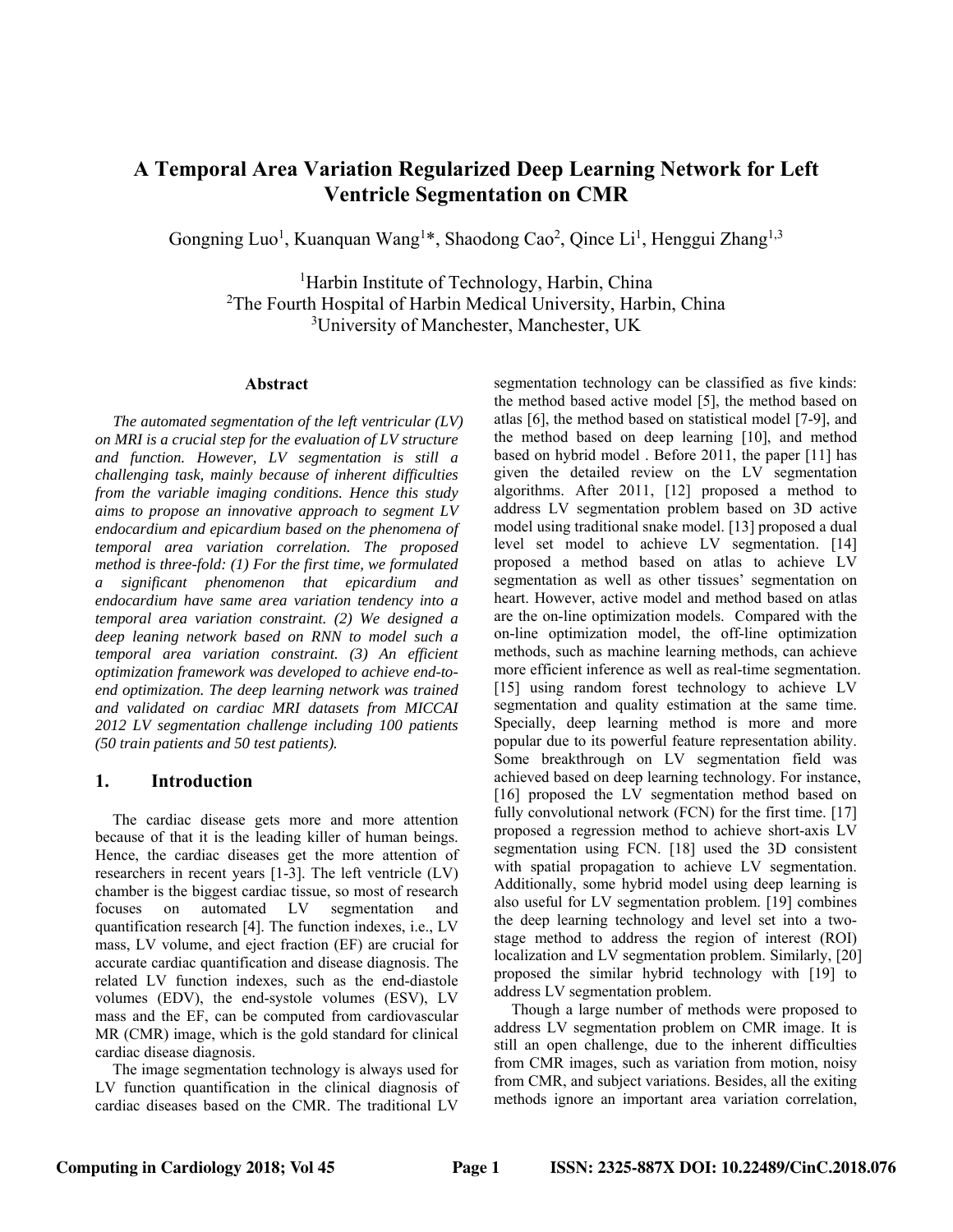

Figure 1. The framework of the proposed method

i.e., the epicardium and endocardium have the same change tendency (increasing or decreasing simultaneously).

In this paper, we proposed a new method to achieve LV segmentation based on temporal area correlation. the new attempt in large scale CMR datasets of MICCAI 2012 LV [21]. For the first time, we formulated the LV segmentation into a temporal area correlation segmentation model. Compared to the existed state-ofthe-art methods, the method achieves important improvement on performance.

## **2. Methods**

# **2.1. Data Preprocessing**

The CMR image preprocessing procedure includes ventricle center localization and image physical space normalization. The left ventricle center localization addressing the ROI cropping problems. The cropped CMR image around the center point can be used as the input of the network. The image physical space normalization normalizes the CMR images' physical space. This operation can provide more accurate quantification of LV function.

#### **2.2. Network Structure**

As shown in the Figure 1, the proposed method includes three modules: base network with encodedecode structure, the multi-task module for epicardium and endocardium segmentation, and optimization module with temporal area correlation. The base network is based on an FCN framework, which includes some convolution layers and the deconvolution layers. The base network's structure is flexible, and can be replaced by different structure, such as U-net [22], FCN in [17], or Refine-Net [23]. A large number of experiments show that the

proposed framework is robust to the different of base networks. In this paper, we used the U-net as the base network to introduce the proposed temporal area correlation model based on area variation regularized deep learning network.

The multi-task module converts traditional threeclassification problem into two binary-classification problems. In this way, the area variation correlation can be modeled in the optimization module.

# **2.3. Model Optimization**

The loss function can be modeled as following:

$$
L_{Loss}(W) = -\alpha \sum_{i,j}^{w.h} \ln(P_{endo,i,j}) - \beta \sum_{i,j}^{w.h} \ln(P_{epi,i,j}) - \lambda C(W) \tag{1}
$$

where *W* denotes the networks' weight,  $P_{endo,i,j}$  denotes the output probability for endocardium and  $P_{en,i,j}$ denotes the output probability for epicardium, and  $C(W)$ denotes the area variation correlation for endocardium and epicardium.  $P_{\text{endo},i,j}$  and  $P_{\text{epi},i,j}$  can be modeled using SoftMax activation function as following:

$$
P_{epi,i,j} = e^{f_{epi,i,j}(W)} / \sum_{c=1}^{4} e^{f_{c,i,j}(W)},
$$
  
\n
$$
P_{endo,i,j} = e^{f_{endo,i,j}(W)} / \sum_{c=1}^{4} e^{f_{c,i,j}(W)}
$$
 (2)

where  $f_{epi,i,j}(W)$  is the response value of position  $(i, j)$  in the true category,  $f_{epi,i,j}(W)$  is the response value of position (*i, j*) in the true category for epicardium,  $f_{\text{endo}, i, j}(W)$  is the response value of position  $(i, j)$  in the true category for endocardium. The area variation correlation  $C(W)$  can be modeled as: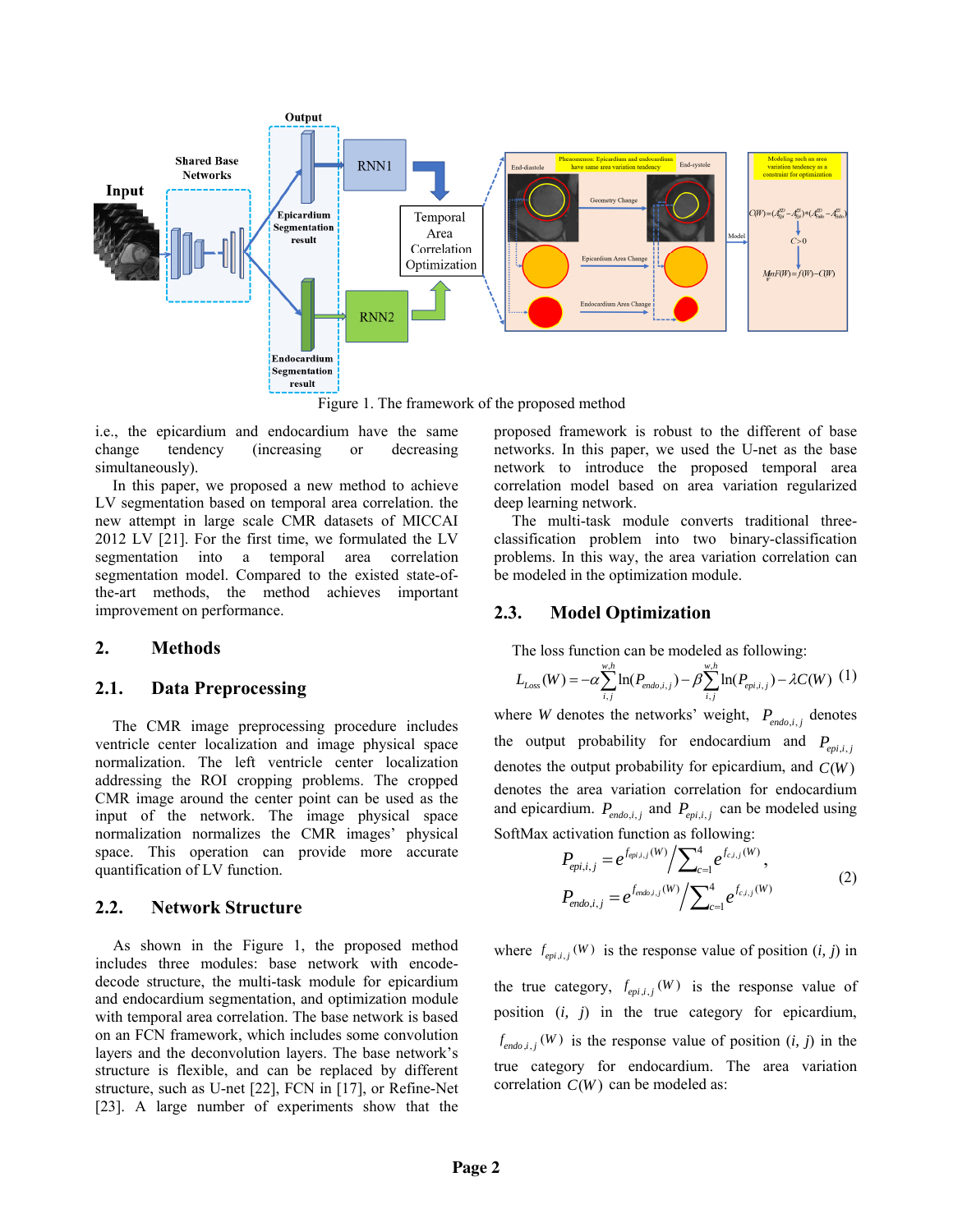$$
C(W) = (A_{Epi}^{ED} - A_{Epi}^{ES})^* (A_{Endo}^{ED} - A_{Endo}^{ES})
$$
 (3)

where  $A_{Epi}^{ED}$  denotes the epicardium area on end-diastole,  $A_{Epi}^{ES}$  denotes the epicardium area on end-systole,  $A_{Endo}^{ED}$ denotes the endocardium area on end-diastole, *ES AEndo* denotes the endocardium area on end-systole. This idea starts from the facts that the epicardium and endocardium have the same area variation tendency. They will increase or decrease simultaneously. In other words,  $(A_{Epi}^{ED} - A_{Epi}^{ES})$ and  $(A_{Endo}^{ED} - A_{Endo}^{ES})$  are both the positive number for negative number. Hence,  $(A_{Epi}^{ED} - A_{Epi}^{ES})^* (A_{Endo}^{ED} - A_{Endo}^{ES})$ is always positive number. This correlation can be further formulated and extended as the following:

$$
C(W) = (A_{Epi}^{T1} - A_{Epi}^{T2})^* (A_{Endo}^{T1} - A_{Endo}^{T2})
$$
 (4)

where T1 and T2 denotes the adjacent CMR image frames along the time. In this way the whole cardiac cycle's area variation correlation can be modeled. The robustness and performance can be further enhanced.

#### **3. Results and Discussion**

## **3.1. Metrics**

The proposed method was evaluated by the widely used criterion in the LV segmentation field, including correlation coefficient (R), mean absolute errors (MAE)  $\pm$ the standard deviation (SD), Average Dice (AD) and Average Hausdorff Distance (AHD) in paper [18].

# **3.2. Environment of Experiments**

We conducted the experiments in Caffe deep learning framework, which is flexible for make new temporal area variation layer. The workstation's configurations are 3.4GHz Core i7 CPU, 64GB RAM, Nvidia TiTan X (12GB memories). The codes are based on python language, and the SGD was used to train the model, the batch size is 1 for the online learning, which is the only proper way to train the model with area variation correlation. The max iteration is 30000 for training a LV segmentation model, and the Gaussian weight initializations are used to set the initial networks.

# **3.3. Prediction Accuracy**

The segmentation performance and the clinical indexes quantification performance based on segmentation results have been shown in Table 1 and Table 2 respectively. As shown in the Table 1, compared with the state-of-the-art methods in LV segmentation field, the proposed method achieves the better segmentation accuracy in AD and AHD for both the endocardium and epicardium

Table 1. The comparison with the state-of-the-art methods on segmentation performance (PM: the proposed method).

| Method    | AD(%)    |                 | AHD(mm)        |                 |
|-----------|----------|-----------------|----------------|-----------------|
|           | endo     | ep <sub>1</sub> | endo           | ep <sub>1</sub> |
| <b>PM</b> | 90±5     | 81±5            | $7.6 \pm 4.5$  | $9.1 \pm 1.8$   |
| [16]      | $85+9$   | $71 + 4$        | $9.7 \pm 5.2$  | $9.2 \pm 5.4$   |
| [18]      | $88 + 8$ | $81 + 5$        | $8.7 \pm 3.6$  | $11.9 \pm 4.5$  |
| [3]       | $83+5$   | $68+9$          | $11.9 \pm 5.1$ | $14.2 + 2.1$    |

Table 2. The comparison with the state-of-the-art methods on clinical index quantification performance (PM: the proposed method).

| Method            | <b>MASS</b><br>LV. |                                  | EF           |                                 |
|-------------------|--------------------|----------------------------------|--------------|---------------------------------|
|                   | R                  | MAE(g)                           |              | $MAE$ $(\% )$                   |
| <b>PM</b>         | 0.9                | $8.5{\pm}4.1$                    | 0.91         | $9\pm2$                         |
| [16]<br>[18]      | 0.87<br>0.75       | $13.3 \pm 5.6$<br>$14.5 \pm 2.9$ | 0.87<br>0.87 | $9.3 \pm 6.9$<br>$11.6 \pm 3.2$ |
| $\lceil 3 \rceil$ | 0.71               | $16.5 \pm 6.3$                   | 0.85         | $12.2 \pm 3.1$                  |

segmentation. Additionally, the proposed method also achieves the best results on the clinical index quantification accuracy than the state-of-the-art method. This result also showed that the proposed method can utilize the temporal relationship between adjacent CMR frames and guarantee good consistence.

## **4. Conclusion**

In the paper, we proposed a novel deep learning framework to address the LV segmentation. It introduces the temporal area variation correlation as the regularized item into end-to-end LV segmentation framework for the first time. This correlation can use the temporal area relationship between adjacent CMR frames to guarantee good consistence on segmentation results. Hence, the good performance can be achieved. The experiment results on the open accessible LV segmentation datasets prove the proposed method has the big potential to be used in the clinical diagnosis.

### **Acknowledgements**

This work was supported by project grants from the National Natural Science Foundation of China (No. 61571165, 61572152, 61601143, and 81770328), and Science Technology and Innovation Commission of Shenzhen Municipality (No. JCYJ20151029173639477 and JSGG20160229125049615).